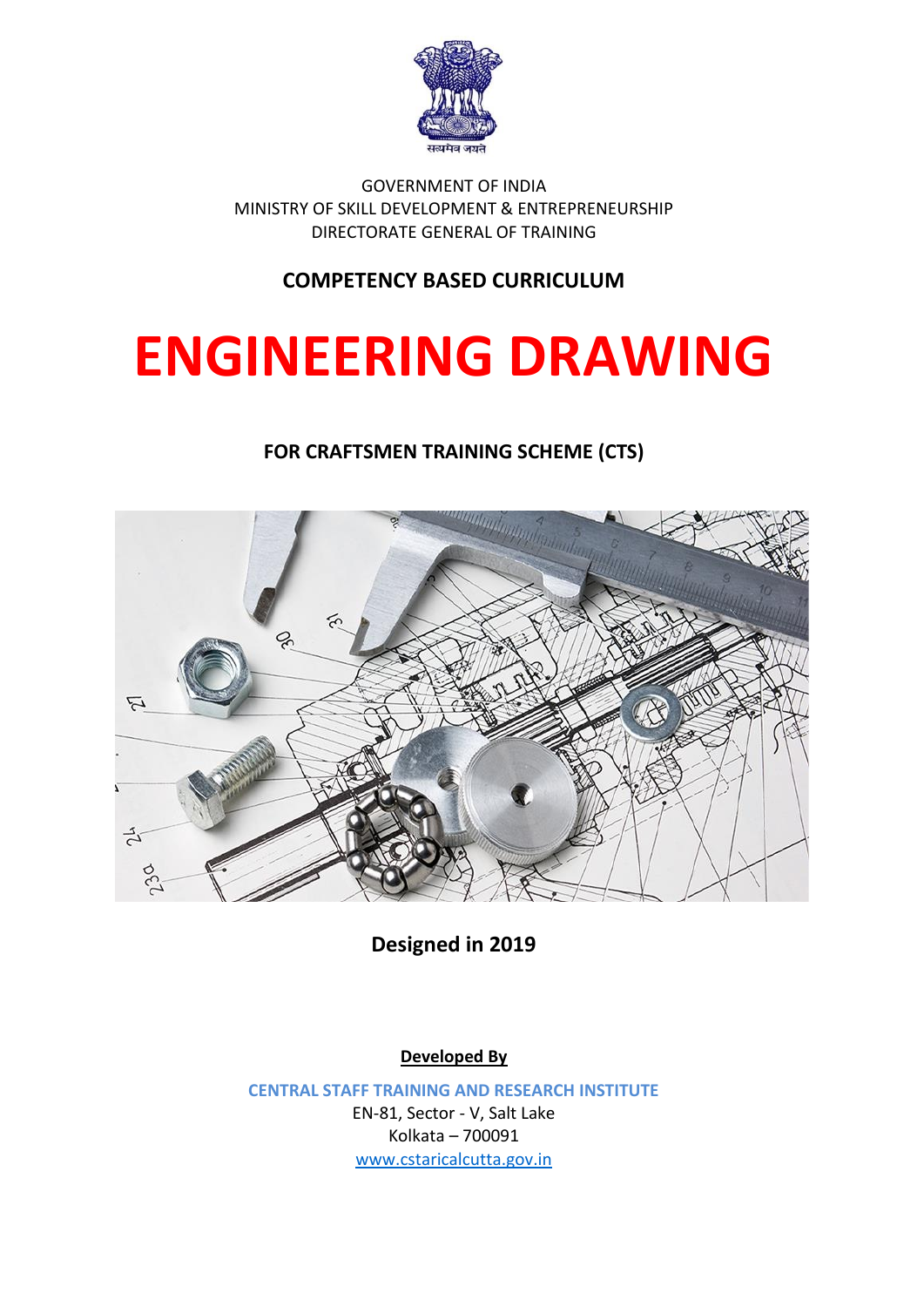## **CONTENTS**

| S No.          | <b>Topics</b>                                                                               | Page No. |
|----------------|---------------------------------------------------------------------------------------------|----------|
| $\mathbf{1}$ . | Rationale                                                                                   | 1        |
| 2.             | <b>General Information</b>                                                                  | 2        |
| 3.             | Learning Outcomes and Assessment Criteria                                                   | 3        |
| 4.             | Engineering Drawing-I (Common for CTS Engineering trades<br>during $1st$ year)              | 4        |
| 5.             | Engineering Drawing -II (3 groups of CTS Engineering trades<br>during 2 <sup>nd</sup> year) | 6        |
| 6.             | <b>Tools and Equipment</b>                                                                  | 9        |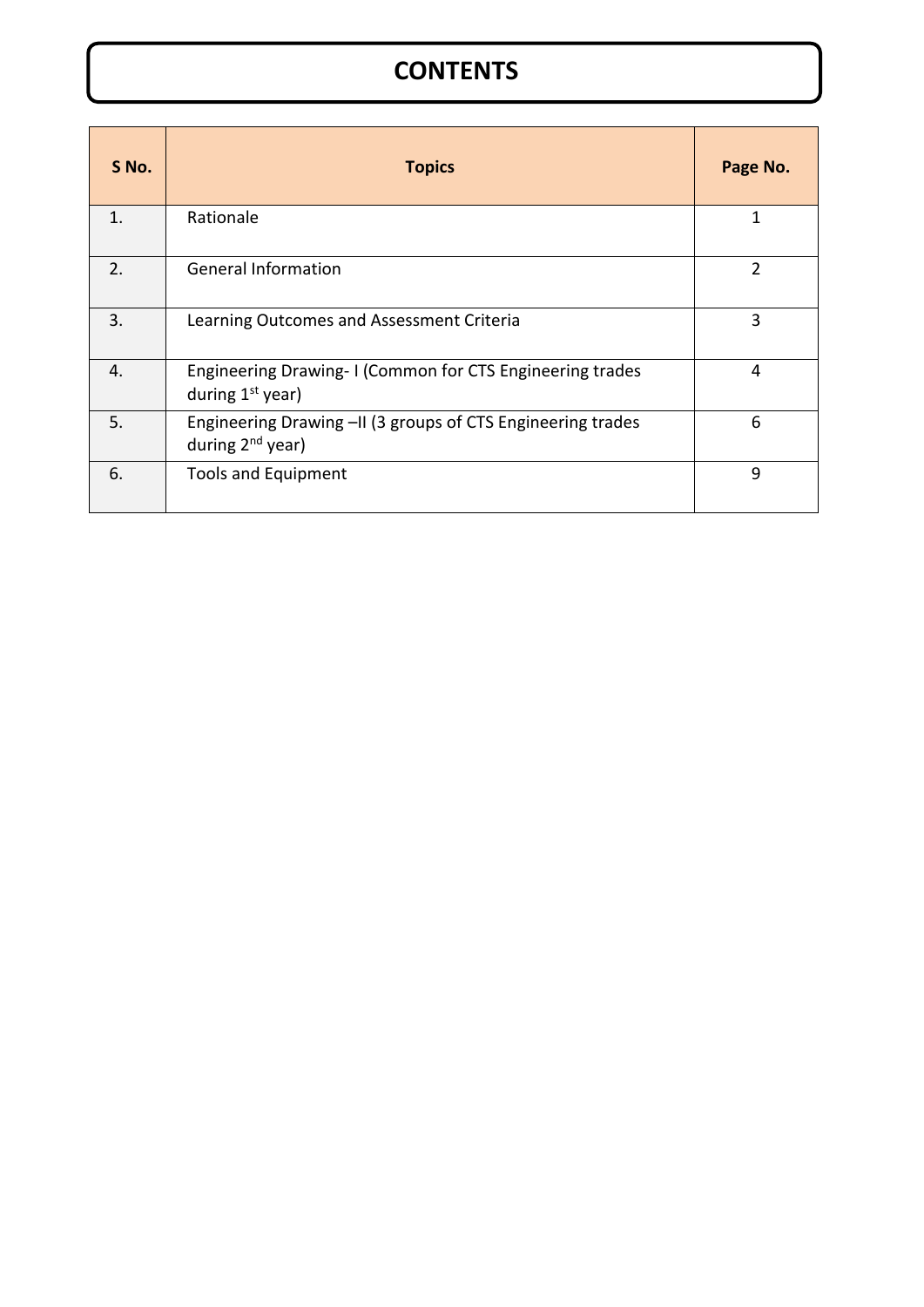#### **RATIONALE**

Core skills enhance knowledge, analytical ability, problem solving ability, understanding or comprehending scientific principles and drawings & designs also. At the same time it creates the base for achieving Hard skills. To carry out any skill related task knowledge about basic Engineering Drawing is essential as drawing is the language of engineers.

Knowledge of Engineering Drawing complements the skills of an Artisan / Trade person. More importantly, ability to read drawing increases the productivity of a person besides enhancing confidence to perform task competently.

Recognizing this importance, the core skills (Engineering Drawing) made an integral part of all Engineering Trades under DGT. The syllabus of Engineering Drawing is common for first year for all Engineering Trades. The syllabus of 2nd year are made trade group specific.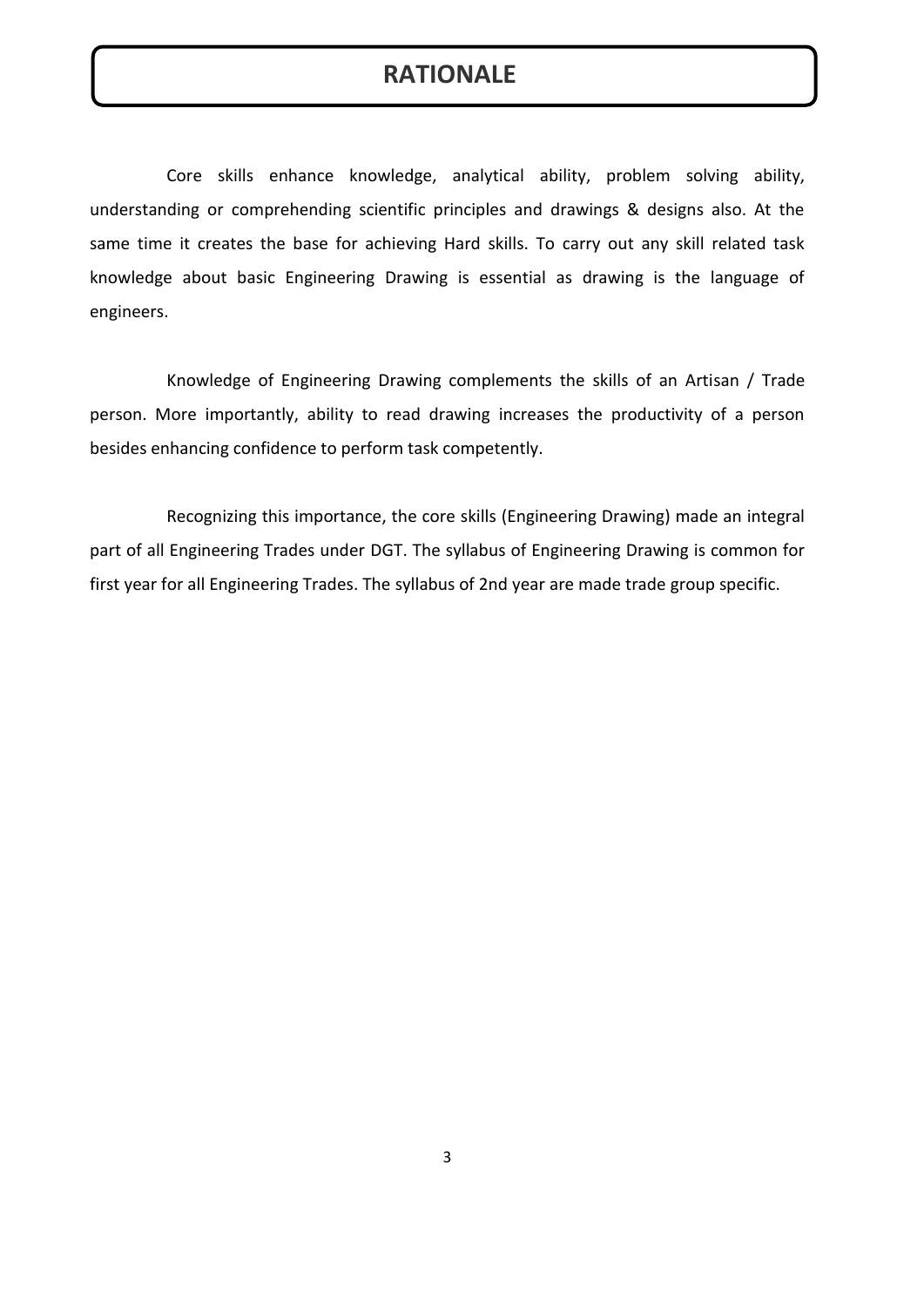### **GENERAL INFORMATION**

| 1. Name of the Subject         | <b>ENGINEERING DRAWING</b>                                                                                                                                                                                                                                                                                                                                                                                                                                                                                                                                                                                                                                                                                                     |
|--------------------------------|--------------------------------------------------------------------------------------------------------------------------------------------------------------------------------------------------------------------------------------------------------------------------------------------------------------------------------------------------------------------------------------------------------------------------------------------------------------------------------------------------------------------------------------------------------------------------------------------------------------------------------------------------------------------------------------------------------------------------------|
| 2. Applicability               | CTS - For all engineering trades                                                                                                                                                                                                                                                                                                                                                                                                                                                                                                                                                                                                                                                                                               |
| 3. Hours of Instruction        | 80 Hrs for 1st Year & 80 Hrs for 2 <sup>nd</sup> Year                                                                                                                                                                                                                                                                                                                                                                                                                                                                                                                                                                                                                                                                          |
| 4. Examination                 | The examination for the subject will be held at the end of each year                                                                                                                                                                                                                                                                                                                                                                                                                                                                                                                                                                                                                                                           |
| 5. Marks Distribution          | Full marks $-50$<br>Pass Marks - 17                                                                                                                                                                                                                                                                                                                                                                                                                                                                                                                                                                                                                                                                                            |
| 6. Instructor<br>Qualification | B.Voc/Degree in Engineering from AICTE/ UGC recognized<br>Engineering College/ University with one year Experience in the<br>relevant field.<br>OR<br>03 years Diploma in Engineering from AICTE/ recognized Board of<br>Technical Education or relevant Advanced Diploma (Vocational) from<br>DGT with two years' experience in the relevant field.<br>0R<br>NTC/ NAC in any one of the relevant engineering group of trades<br>categorized under Engineering Drawing / D'man (Mech. / Civil) with<br>three years' experience.<br><b>Essential Qualification:</b><br>National Craft Instructor Certificate (NCIC) in relevant trade<br><b>OR</b><br>NCIC in RoDA / D'man (Mech. / Civil) or any of its variants under<br>DGT. |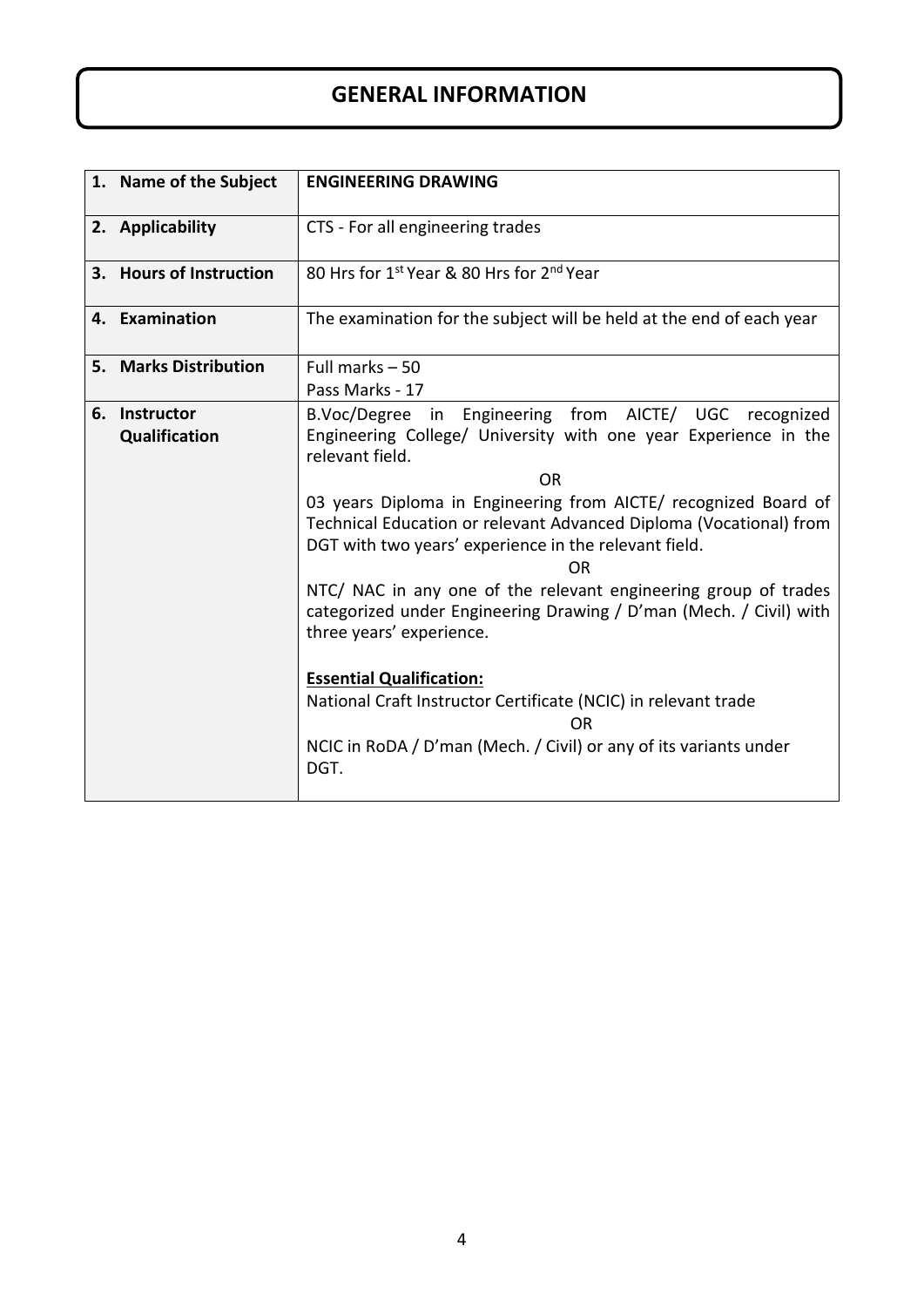# **LEARNING OUTCOMES AND ASSESSMENT CRITERIA**

| <b>ENGINEERING DRAWING</b>                                                                     |                                                                                                                                                                                                                 |  |
|------------------------------------------------------------------------------------------------|-----------------------------------------------------------------------------------------------------------------------------------------------------------------------------------------------------------------|--|
| <b>LEARNING OUTCOME</b>                                                                        | <b>ASSESSMENT CRITERIA</b>                                                                                                                                                                                      |  |
| 1. Read and apply engineering<br>drawing for different<br>application in the field of<br>work. | Read & interpret the information on drawings and apply in executing<br>practical work.<br>Read & analyze the specification to ascertain the material<br>requirement, tools and assembly/maintenance parameters. |  |
|                                                                                                | Encounter drawings with missing/unspecified key information and<br>make own calculations to fill in missing dimension/parameters to<br>carry out the work.                                                      |  |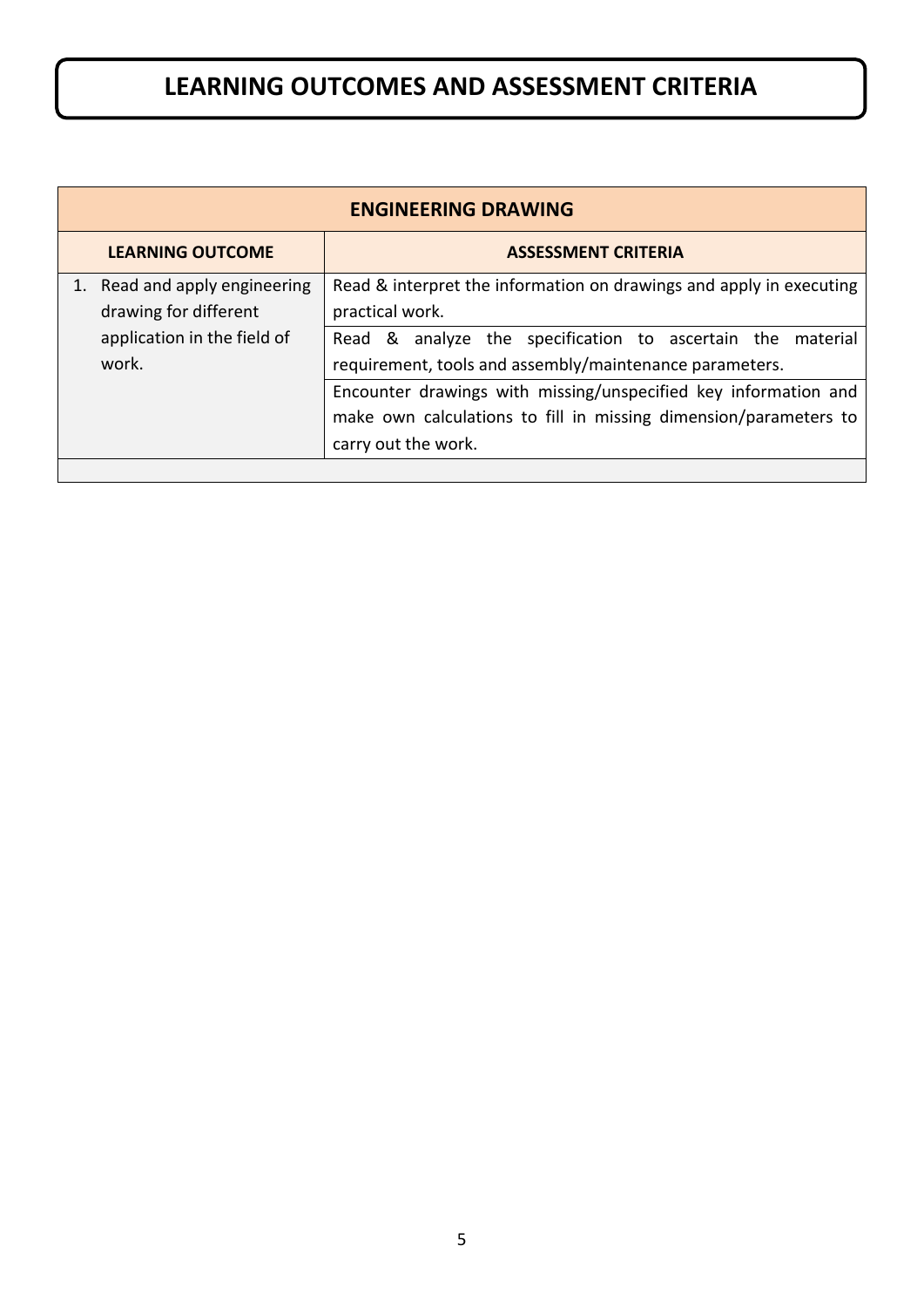## **ENGINEERING DRAWING - I**

#### **(Common for CTS Engineering trades during 1st year) (Not applicable for Draughtsman trade Group)**

| SI. No. | <b>Topic</b>                                                                                                     | Time in hrs.   |
|---------|------------------------------------------------------------------------------------------------------------------|----------------|
| 1.      | Engineering Drawing - Introduction                                                                               | 1              |
|         | Introduction to Engineering Drawing and Drawing Instruments -                                                    |                |
|         | Conventions                                                                                                      |                |
|         | Viewing of engineering drawing sheets.                                                                           |                |
|         | Method of Folding of printed Drawing sheet as per BIS SP: 46-2003                                                |                |
| 2.      | <b>Drawing Instrument</b>                                                                                        | $\mathbf 1$    |
|         | Drawing board, T-square, Drafter (Drafting M/c), Set squares,                                                    |                |
|         | Protector, Drawing Instrument Box (Compass, Dividers, Scale,                                                     |                |
|         | Diagonal Scales etc.), pencils of different grades, Drawing pins/ Clips.                                         |                |
| 3.      | Free hand drawing of $-$                                                                                         | 10             |
|         | Lines, polygons, ellipse etc.                                                                                    |                |
|         | Geometrical figures and blocks with dimension<br>Transferring measurement from the given object to the free hand |                |
|         | sketches.                                                                                                        |                |
|         | Solid objects - Cube, Cuboids, Cone, Prism, Pyramid, Frustum of Cone                                             |                |
|         | with dimensions.                                                                                                 |                |
|         | Free hand drawing of hand tools and measuring tools, simple                                                      |                |
|         | fasteners (nuts, bolts, rivets etc.) trade related sketches                                                      |                |
| 4.      | Lines                                                                                                            | $\overline{2}$ |
|         | Definition, types and applications in drawing as per BIS: 46-2003<br>$\bullet$                                   |                |
|         | Classification of lines (Hidden, centre, construction, extension,<br>$\bullet$                                   |                |
|         | Dimension, Section)                                                                                              |                |
|         | Drawing lines of given length (Straight, curved)                                                                 |                |
|         | Drawing of parallel lines, perpendicular line<br>$\bullet$                                                       |                |
|         | Methods of Division of line segment                                                                              |                |
| 5.      | Drawing of Geometrical figures:                                                                                  | 8              |
|         | Definition, nomenclature and practice of -                                                                       |                |
|         | Angle: Measurement and its types, method of bisecting.                                                           |                |
|         | Triangle: different types<br>Rectangle, Square, Rhombus, Parallelogram.                                          |                |
|         | Circle and its elements                                                                                          |                |
|         | Different polygon and their values of included angles. Inscribed and                                             |                |
|         | circumscribed polygons                                                                                           |                |
|         |                                                                                                                  |                |
| 6.      | Lettering & Numbering -                                                                                          | 6              |
|         | Single Stroke, Double Stroke, Inclined.                                                                          |                |
| 7.      | Dimensioning and its Practice                                                                                    | 4              |
|         | Definition, types and methods of dimensioning (functional, non-<br>$\bullet$                                     |                |
|         | functional and auxiliary)                                                                                        |                |
|         | Position of dimensioning (Unidirectional, Aligned)                                                               |                |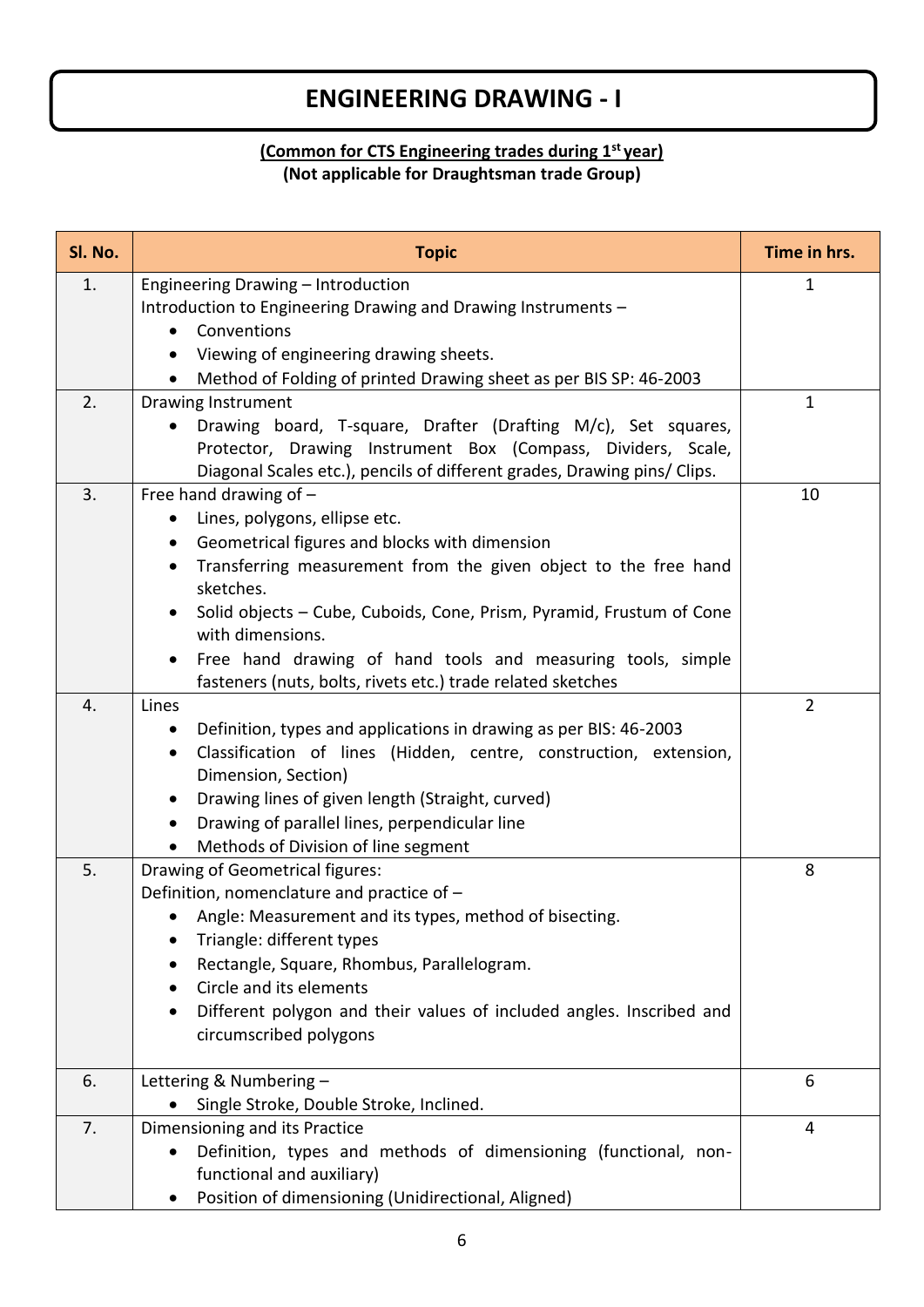|     | Types of arrowhead                                                        |                |
|-----|---------------------------------------------------------------------------|----------------|
|     | Leader line with text                                                     |                |
|     | Symbols preceding the value of dimension and dimensional tolerance.       |                |
| 8.  | Sizes and layout of drawing sheets                                        | $\overline{2}$ |
|     | Selection of sizes                                                        |                |
|     | Title Block, its position and content                                     |                |
|     | Item Reference on Drawing Sheet (Item list)                               |                |
| 9.  | Method of presentation of Engg. Drawing                                   | $\overline{2}$ |
|     | <b>Pictorial View</b>                                                     |                |
|     | Orthographic View                                                         |                |
|     | <b>Isometric View</b>                                                     |                |
| 10. | Symbolic representation - different symbols used in the trades            | 6              |
|     | Fastener (Rivets, Bolts and Nuts)                                         |                |
|     | Bars and profile sections                                                 |                |
|     | Weld, Brazed and soldered joints                                          |                |
|     | Electrical and electronics element                                        |                |
|     | Piping joints and fitting                                                 |                |
| 11. | Projections                                                               | 15             |
|     | Concept of axes plane and quadrant                                        |                |
|     | Orthographic projections                                                  |                |
|     | Method of first angle and third angle projections (definition and         |                |
|     | difference)                                                               |                |
|     | Symbol of $1^{st}$ angle and $3^{rd}$ angle projection in $3^{rd}$ angle. |                |
| 12. | Orthographic projection from isometric projection                         | 15             |
| 13. | Reading of fabrication drawing                                            | 8              |
|     | <b>Total</b>                                                              | 80             |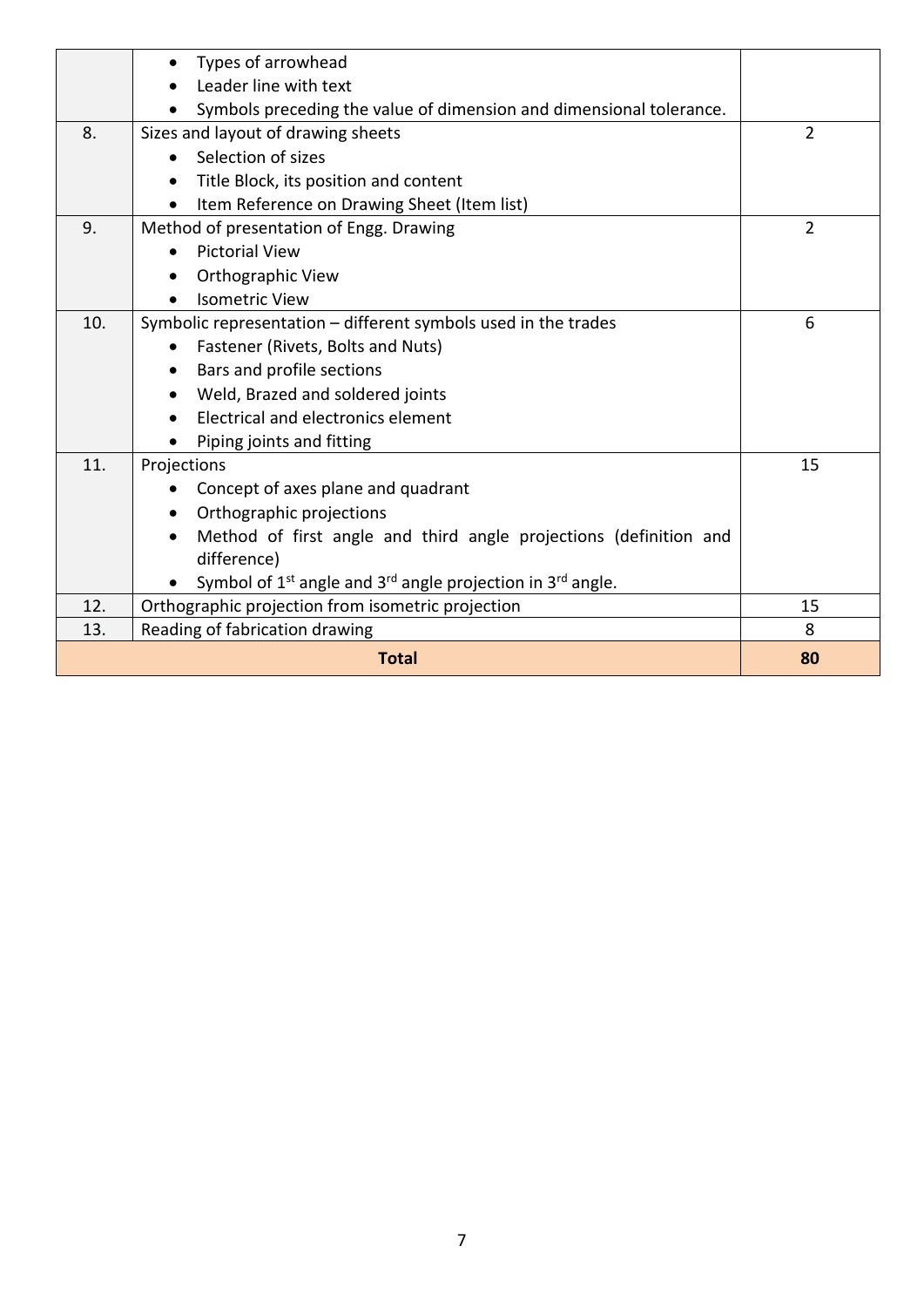## **ENGINEERING DRAWING - II**

#### **(03 groups of CTS Engineering trades during 2nd year) (Not applicable for Draughtsman trade Group)**

**2 nd Year – (Group - I)- Mechanical trade group –** Fitter, Turner, Machinist, Machinist Grinder, Mechanic Machine Tool Maintenance, Operator Advance Machine Tool, Mechanic Motor Vehicle, Mechanic Agriculture Machinery, Ref. & A/C Mechanic, Central Air Conditioning Plant, Mechanic Mining Machinery, TDM (D&M), TDM (J&F), Marine Fitter, Aeronautical Structure, Spinning Technician, Textile Wet Processing Technician, Weaving Technician, Textile Mechatronics, Painter General, Mechanic Maint. (Chemical Plant), Refractory Technician, - 22 trades.

| SI. No. | <b>Topic</b>                                                                  | Time in hrs. |
|---------|-------------------------------------------------------------------------------|--------------|
| 1.      | Construction of scales and diagonal scales                                    | 4            |
| 2.      | Conic sections (Ellipse and Parabola)                                         | 3            |
| 3.      | Sketches of nuts, bolt, screw thread, different types of locking devices e.g. | 6            |
|         | Double nut, Castle nut, Pin, etc.                                             |              |
| 4.      | Sketches of foundation                                                        | 08           |
| 5.      | Rivets and rivetted joints, welded joints                                     | 10           |
| 6.      | Sketches of pipes and pipe joints                                             | 10           |
| 7.      | Assembly view of                                                              | 25           |
|         | Vee blocks,                                                                   |              |
|         | Bush & Bearing,                                                               |              |
|         | Different types of Coupling viz., Muff coupling, Half Lap Coupling, Flange    |              |
|         | coupling, etc.                                                                |              |
|         | Simple work holding device e.g. vice                                          |              |
|         | Drawing details of two mating blocks and assembled view                       |              |
| 8.      | Sketch of shaft and pulley, belt, gear, gear drives                           | 14           |
|         | <b>Total</b>                                                                  | 80           |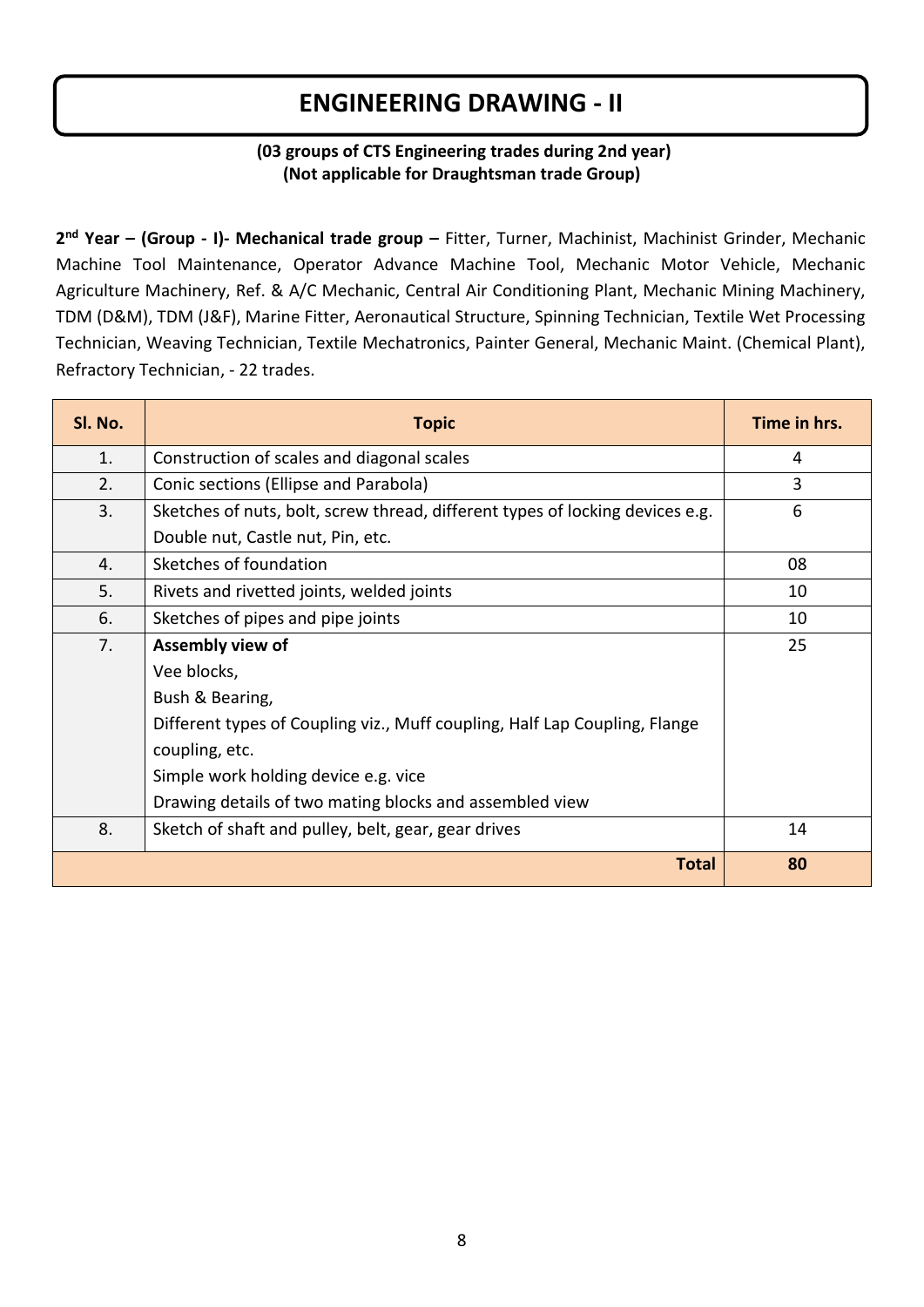**2 nd Year – (Group - II)- Electrical, Electronics & IT trade Group – (**Electroplater, Lift &Escalator Mechanic, Electrician, Medical Electronics, Technician Mechatronics, Wireman, Electrician Power Distribution, Instrument Mechanic, Technician Power Electronics System, Electronics Mechanic, Mechanic Consumer Electronics Appliances, Instrument Mechanic (Chemical Plant), Attendant Operator (Chemical Plant), Laboratory Attendant (Chemical Plant), Information & Communication Technology System Maintenance, Information Technology) – 16 trades.

| SI.<br>No. | <b>Topic</b>                                                                               | Time in hrs. |
|------------|--------------------------------------------------------------------------------------------|--------------|
| 1.         | Sign and Symbols of Electrical, Electronics and related trades                             | 4            |
| 2.         | Sketch of Electrical and Electronics/ trade related components                             | 6            |
| 3.         | Electrical and Electronics wiring diagram/ trade related Layout<br>diagram                 | 14           |
| 4.         | Electrical earthing diagram - Drawing the schematic diagram of plate<br>and pipe earthing. | 8            |
| 5.         | Electrical, Electronics/ trade related circuit diagram                                     | 30           |
| 6.         | Block diagram of Instruments/equipment of related trades                                   | 18           |
|            | <b>Total</b>                                                                               | 80           |

#### **2 nd Year – (Group - III) – Vessel Navigator** - 01 Trade

| SI. | <b>Topic</b>                                                           | <b>Time in</b> |
|-----|------------------------------------------------------------------------|----------------|
| No. |                                                                        | hrs.           |
| 1.  | Construction of scales and diagonal scales                             | 4              |
| 2.  | Basic Navigational Chart Work Practice Introduction of a navigational  | 6              |
|     | chart. Various type of navigational chart. Parallel Ruler and          |                |
|     | instruments used. Measurement of distance, sea miles, International    |                |
|     | nautical mile, geographical mile.                                      |                |
| 3.  | Great circle, parallels of latitude and Longitudes. Important features | 6              |
|     | of Mercator chart. Simple plotting of position and measurement of      |                |
|     | distance. Variation, Deviation, Conversion of compass course to true   |                |
|     | course.                                                                |                |
| 4.  | Conversion of true course to compass course. Calculation involving     | 4              |
|     | deviation, variation, and compass error. A few terms associated with   |                |
|     | chart work, symbols and Abbreviations                                  |                |
| 5.  | True bearing, compass bearing, abeam bearing. Current, wind and its    | 5              |
|     | effects. Allowing current and leeway.                                  |                |
| 6.  | To counter act current and wind. Find actual current experienced.      | 4              |
| 7.  | Method of fixing the ship position by bearing and depth, bearing and   | 5              |
|     | distance by vertical sextant angle, horizontal angle or Radar Given:   |                |
|     | course steered engines speed direction and rate of current wind and    |                |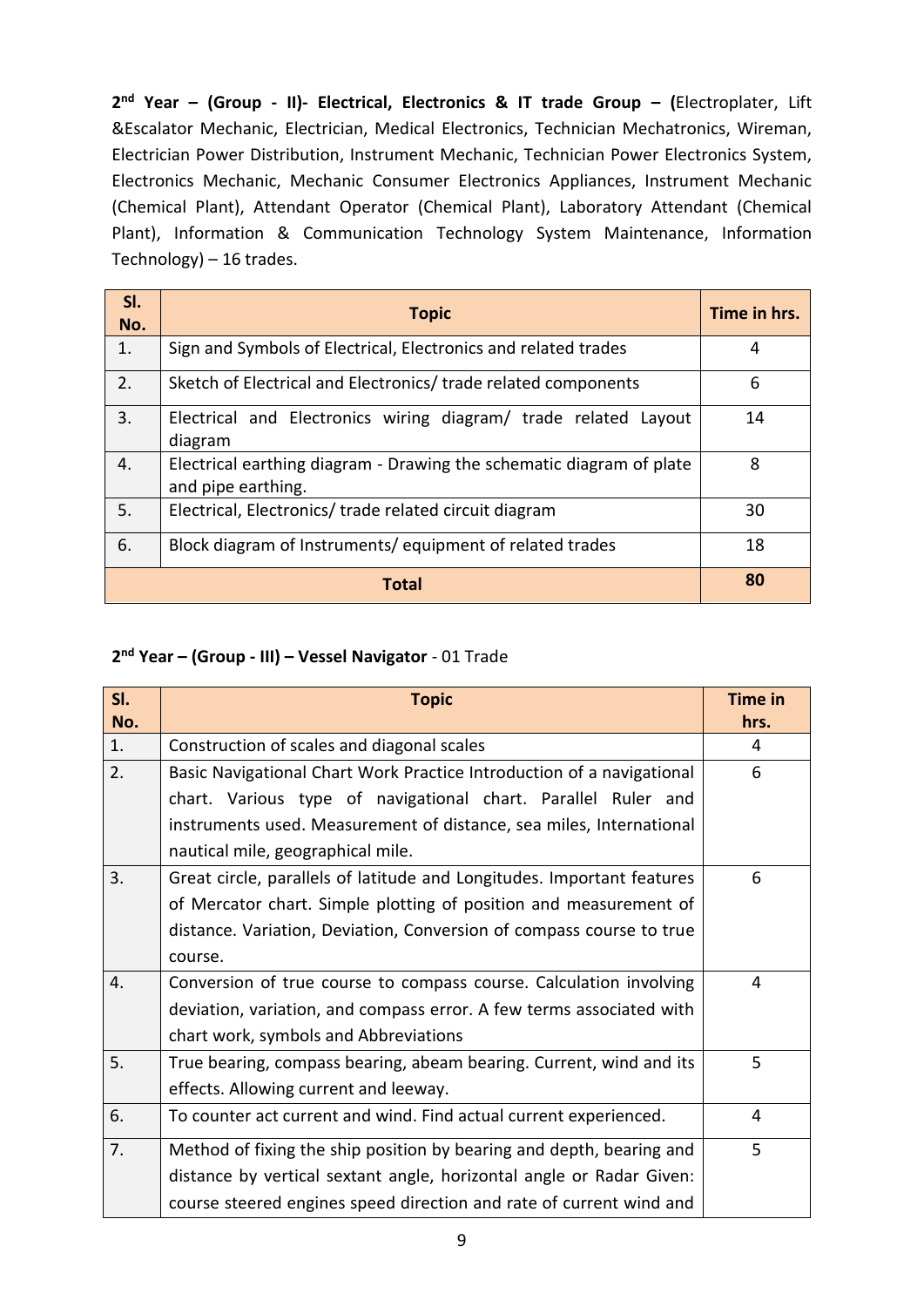|     | <b>TOTAL</b>                                                                                                                            | 80 |
|-----|-----------------------------------------------------------------------------------------------------------------------------------------|----|
| 17. | Nautical publications.                                                                                                                  | 5  |
| 16. | To arrive with a given point right ahead at extreme range.                                                                              | 4  |
| 15. | Tide problems                                                                                                                           | 4  |
| 14. | To find true set and drift [actual set and rate of current experienced]                                                                 | 4  |
| 13. | Dipping and rising bearing of lights dipping range or rising range                                                                      | 5  |
| 12. | To find CMG direction by three bearing of same object from different<br>position[both set and rate is given]                            | 6  |
|     | position. [only set is given rate is not known]                                                                                         |    |
| 11. | To find CMG direction by three bearing of same object from different                                                                    | 6  |
|     | course made good                                                                                                                        |    |
| 10. | To find course to steer and speed to steer in order to maintain the<br>required ETA in prevailing current. Three bearing method to find | 4  |
|     | leeway.                                                                                                                                 |    |
|     | running fix. To find course to steer to counteract the current and                                                                      |    |
| 9.  | Transfer to position line while makes more than one course to given                                                                     | 4  |
|     | and leeway.                                                                                                                             |    |
| 8.  | ADVANCED NAVIGATIONAL CHART WORK PRACTICE Transfer of<br>position line and running fix with current. Running fix with current           | 4  |
|     | simple running fix.                                                                                                                     |    |
|     | final position to find set and rate of drift Transfer position line and                                                                 |    |
|     | leeway to find course and speed made good. Give: Initial position /                                                                     |    |